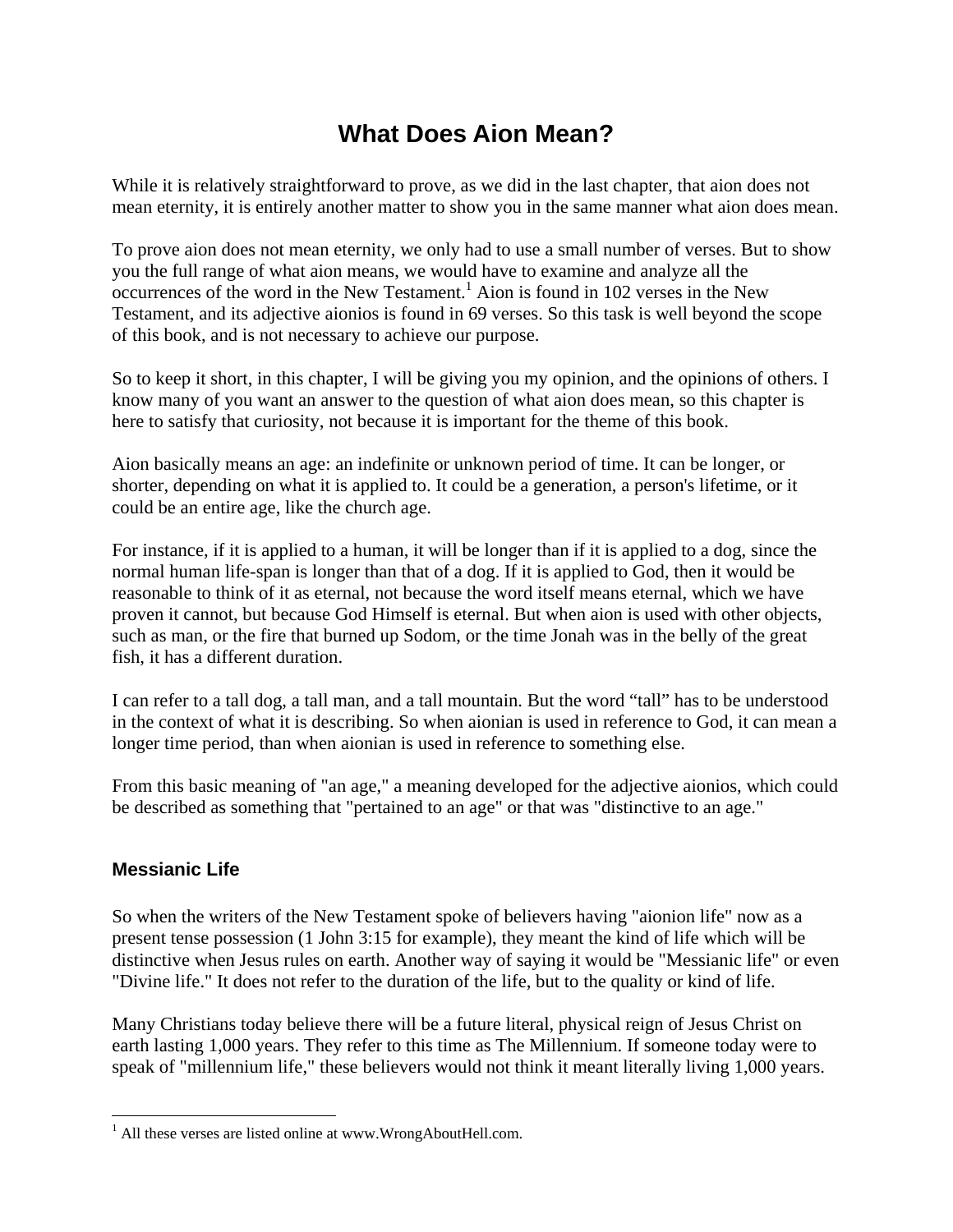Instead they would think it meant "pertaining to life in the millennium" or "life as it will be in the millennium."

Probably this is similar to what the term "aionion life" meant to the people Jesus was speaking to in His earthly ministry. They expected a future age where the Messiah would set up His kingdom and rule on earth. They considered that the aion to come, just as we today think of The Millennium as the age to come. So "aionion life" probably caused them to think of the life belonging to another age, a future, perfect time.

The Translator's New Testament is a version specifically for those who translate the Bible into new languages. It contains a note which says, "In the New Testament eternal life is that kind of life which is given to all true believers in Christ. The word 'eternal' draws attention to the quality of that life, not to its duration in a temporal sense. Thus eternal life can be experienced by believers even while subject to the temporal conditions of earthly life. Translators should be careful to avoid expressions which mean no more than a timeless continuation of life after death."

Most scriptures refer to "eternal life" as a present possession instead of a future possession. For example:

### 1 JOHN 3:14-15 KJV

14 We know that we have passed from death unto life, because we love the brethren. He that loveth not his brother abideth in death.

15 Whosoever hateth his brother is a murderer: and ye know that no murderer hath eternal life abiding in him.

From this passage, we see that eternal life is a present-tense possession which affects the nature of a person. So it is clearly not talking about how long the life lasts, but how it changes us. This meaning was a natural outgrowth of thinking about the kind of life people would enjoy under the reign of the Messiah in the age to come: aeonian life, or we could say Messianic life. The idea was that this life will be the kind of life enjoyed in the perfect age when the Messiah ruled.

So aionion life, or as it is normally translated in our English Bibles, eternal life, is the life that the One has who will rule in the coming aions, that is God. So aionion life can be said to mean the kind of life God has, which is the life of the age to come.

The Bible clearly says those who believe in Jesus Christ have this life inside them right now. And it will continue to be the possession of believers in the age to come without any interruption.

#### JOHN 5:24 KJV

24 Verily, verily, I say unto you, He that heareth my word, and believeth on him that sent me, hath everlasting life, and shall not come into condemnation; but is passed from death unto life.

## JOHN 6:47 KJV 47 Verily, verily, I say unto you, He that believeth on me hath everlasting life.